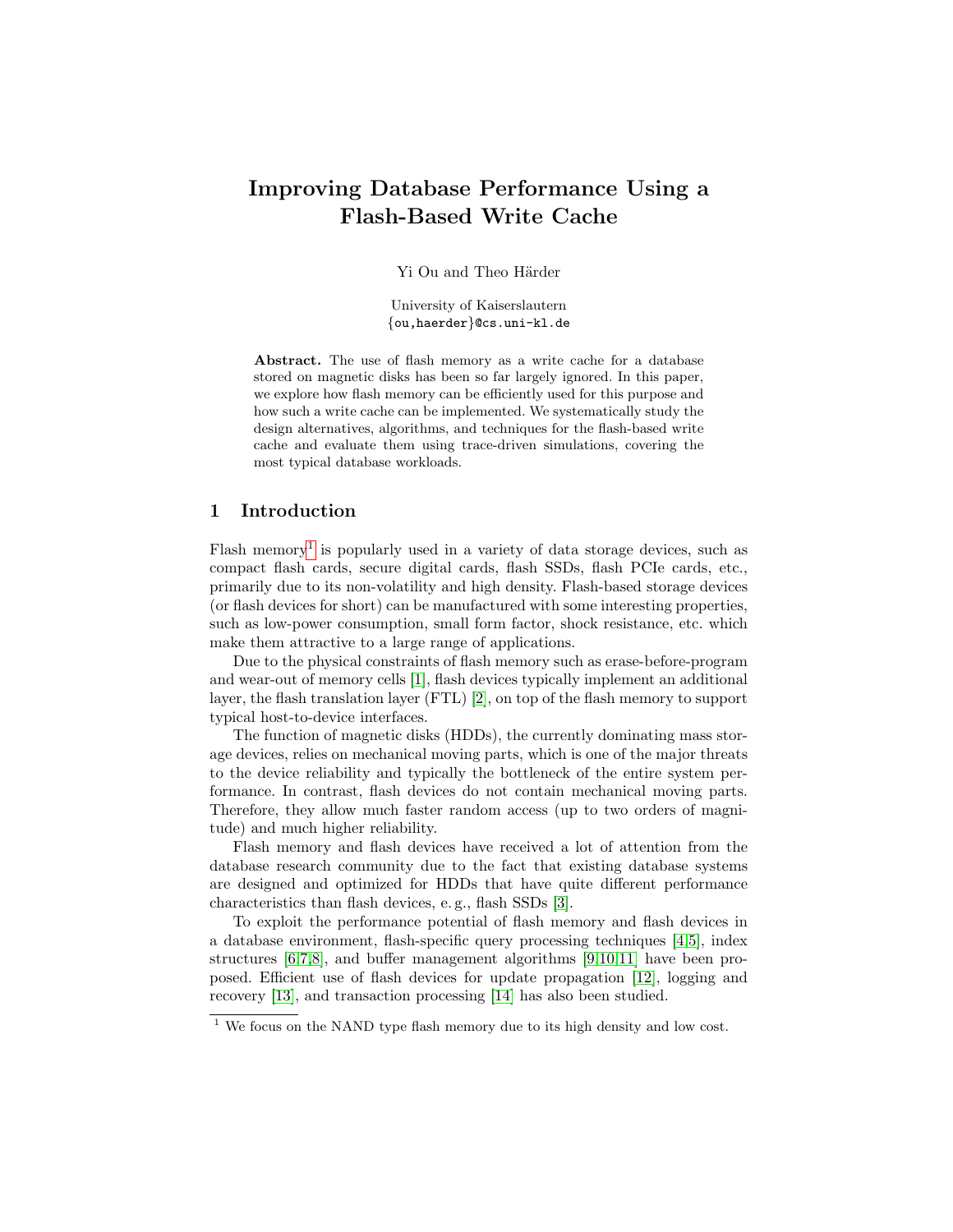Modern flash devices are much faster than HDDs, even for random write workloads. At the same time, they are also much more expensive than HDDs in terms of price per unit capacity. Some researchers realized that completely replacing HDDs with flash devices is not a cost-effective solution [\[15\]](#page-11-9), instead, using flash as an intermediate tier between RAM-based memory and HDDs [\[16](#page-11-10)[,17\]](#page-11-11) can bridge the access-time gap between the two tiers without introducing much higher cost. However, it is doubtful whether such an abrupt architecture change will be widely accepted in practice, given the trend in industry to keep the whole working set in RAM for maximum performance [\[18,](#page-11-12)[19\]](#page-11-13).

#### <span id="page-1-2"></span>1.1 Flash-Based Write Cache

In this paper, we study the use of flash as a write cache for databases based on HDDs. The flash-based write cache (or the flash-based second-tier cache) is a page cache layer between the RAM-based buffer pool (or first-tier cache) and the database stored in HDDs (the third tier). The accesses to all three tiers are via page-oriented interfaces, i. e., in units of database pages.



<span id="page-1-0"></span>Fig. 1: Database storage system with flash-based write cache

The architecture of a three-tier database storage system are illustrated in Figure [1.](#page-1-0) It is very similar to the three-layer architecture (3LA) introduced in [\[17\]](#page-11-11). To be comparable, we adopt the notation of [\[17\]](#page-11-11) to denote the RAMbased buffer pool as  $L_r$ , the flash-based write cache as  $L_f$ , and the third tier as  $L_d$ . Their capacities, in number of pages, are denoted as  $|L_r|, |L_f|$ , and  $|L_d|$ , respectively. As opposed to [\[17\]](#page-11-11), which assumes that

<span id="page-1-1"></span>
$$
|L_r| \le |L_f| \le |L_d| \tag{1}
$$

we drop the constraint  $|L_r| \leq |L_f|$  and assume that

$$
|L_r| \ll |L_d| \text{ and } |L_r| \sim |L_f| \tag{2}
$$

Note, according to Equation [2,](#page-1-1)  $|L_r| > |L_f|$  is acceptable.

In practical systems, flash is used in different forms such as flash SSDs or flash PCIe cards. In our system, there is no constraint on which a specific form should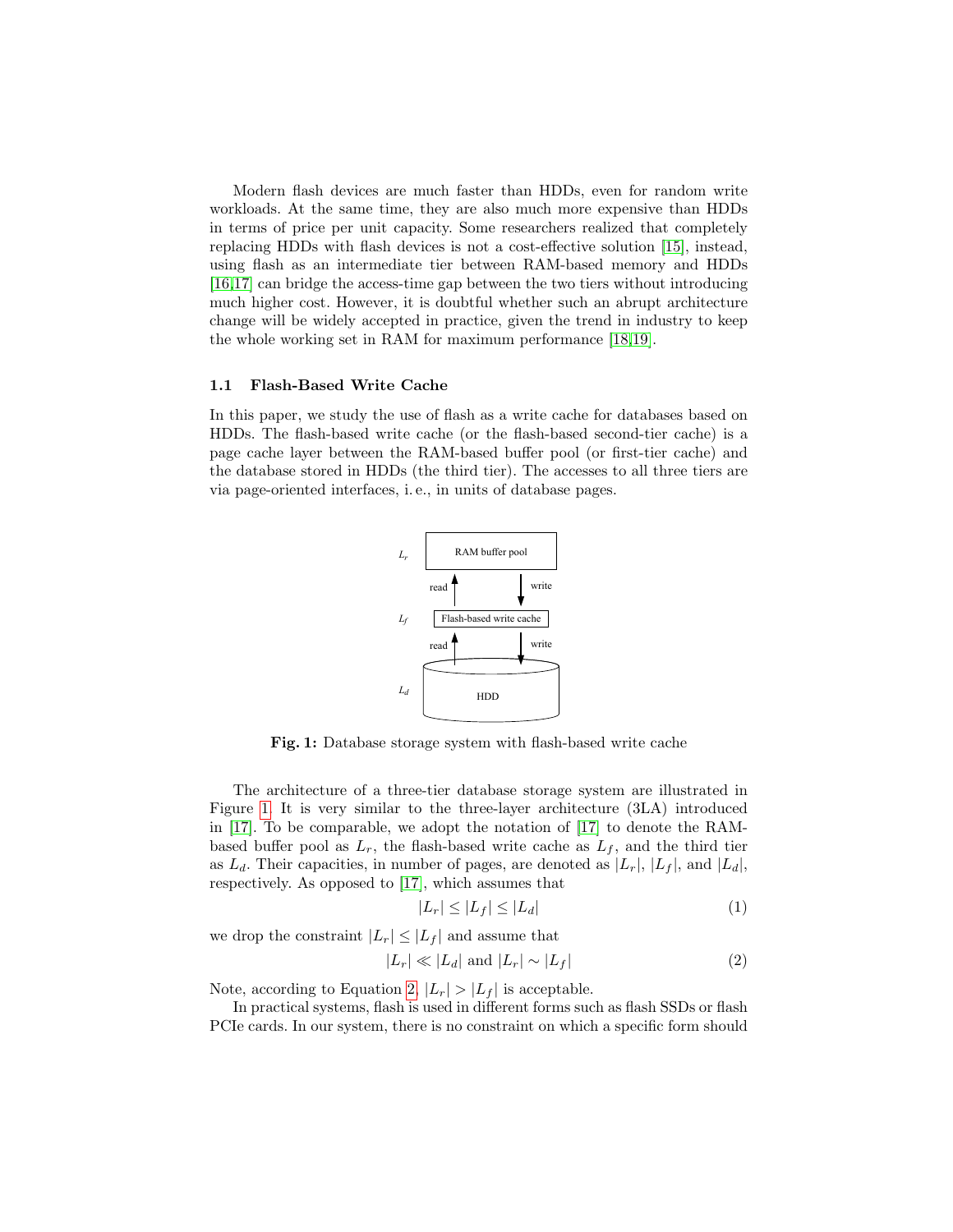be used. Instead, various forms of flash devices are abstracted into page-oriented devices with flash performance characteristics. We consider four different costs for device access in our system: the costs of flash read, flash sequential write, flash random write, and the cost of disk access, denoted as  $C_{fr}$ ,  $C_{fw}$ ,  $C_{f\tilde{w}}$ , and  $C_d$ , respectively.

In such a configuration, dirty<sup>[2](#page-2-0)</sup> pages evicted from the RAM buffer pool are first written to the flash-based write cache and later propagated to HDDs. Depending on specific replacement policies, the number of disk writes can be sub-stantially reduced in this way (see Section [3\)](#page-4-0). Even as a write cache,  $L_f$  should ideally keep the "warm" pages, i.e., pages that are not so hot to be kept in  $L_r$ , but warmer than the remaining database pages. Hence, whenever a page request can be satisfied from  $L_f$ , a cost benefit of  $C_d - C_{fr}$  can be obtained.

There are multiple benefits of using such a write cache: 1. Compared with a volatile write cache, it provides higher reliability and protection against data loss at power failure. 2. Due to the cost advantage of flash to RAM, the write cache can be much larger and potentially more efficient than volatile and expensive battery-backed RAM-based write cache (The same argument in favor of flash applies to energy saving [\[17\]](#page-11-11)). 3. A dedicated write cache improves the write response time and offloads write workloads from HDDs and can asynchronously propagate them to HDDs, i. e., the read performance can also benefit from the write cache. 4. Potential page hits in the write cache reduce the number of expensive disk writes.

Using flash for a write cache, the wear-out problem of flash cells seems to be a concern. However, with proper wear-leveling techniques, the life time of flash memory becomes quite acceptable. For example, an SLC flash memory module typically has a write endurance of 100,000 program/erase cycles (Write endurance of one million cycles has already been reported [\[20\]](#page-11-14)). With perfect wear-leveling, i. e., all flash pages are programmed and erased at equal frequency, 10 GB flash memory can have a life span of  $27.4 \text{ years}^3$  $27.4 \text{ years}^3$  under a daily write workload of 100 GB (factor 10 of its capacity).

### 1.2 Contribution

Our major contributions are:

- The use of flash devices as a write cache for a database stored on HDDs has been so far largely ignored. To the best of our knowledge, our work is the first one that considers this usage.
- We systematically study the algorithms and techniques for flash-based write caches and evaluate them using trace-driven simulations, covering the most typical database workloads.

<span id="page-2-0"></span> $2$  In contrast to its use in transactional contexts, we denote modified pages as "dirty", as long as they are not written to disk.

<span id="page-2-1"></span> $3\,100000 \times 10/(100 \times 365) = 27.4$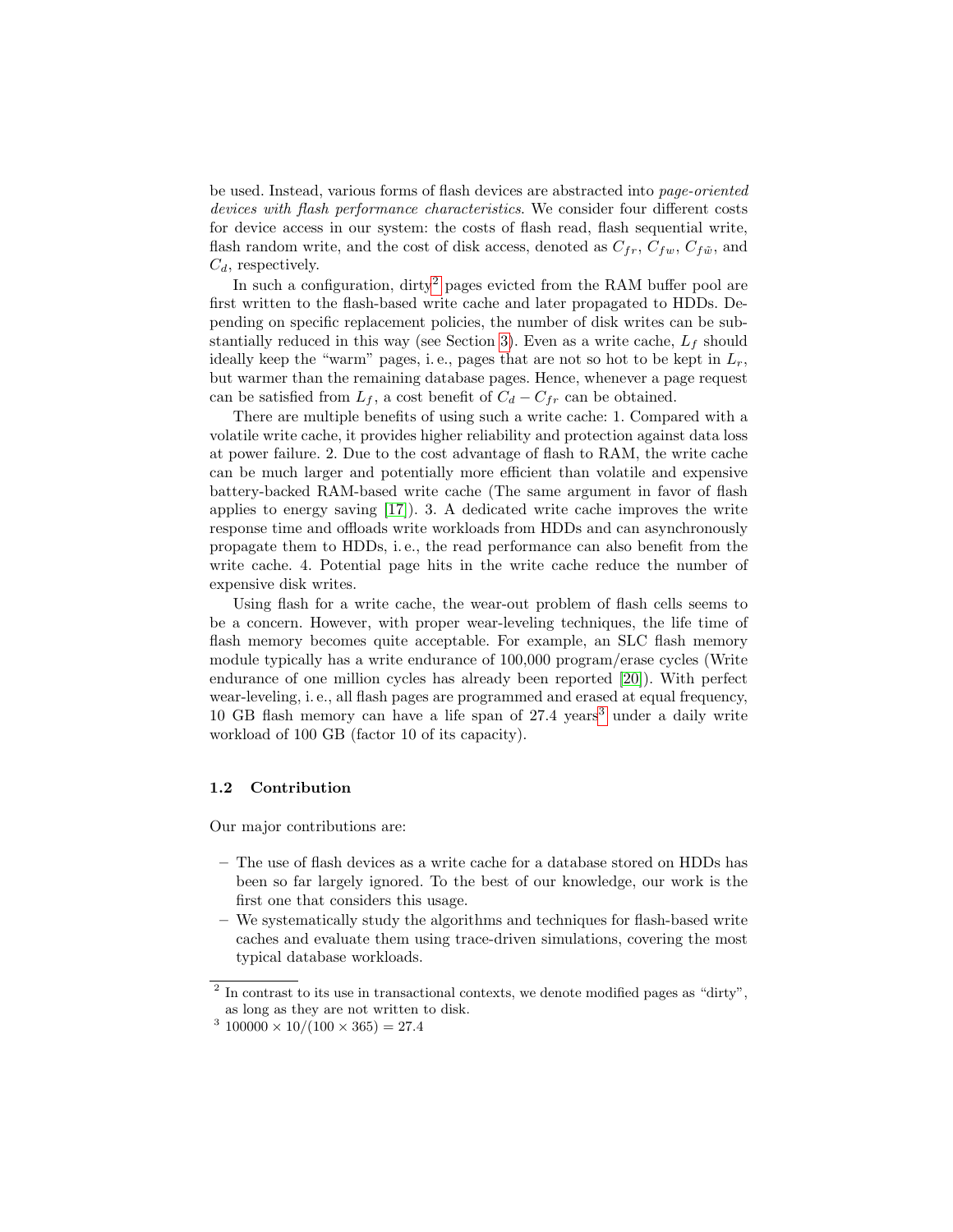#### 1.3 Organization

The remainder of this paper is organized as follows: Section [2](#page-3-0) discusses related works. Section [3](#page-4-0) presents and discusses the algorithms and techniques for the flash-based write cache. Section [4](#page-7-0) reports our empirical study. The concluding remarks and future works are presented in Section [5.](#page-10-5)

# <span id="page-3-0"></span>2 Related Work

[\[16\]](#page-11-10) is one of the pioneer works studying flash-aware multi-level caching. The authors identified three page-flow schemes in a three-level caching hierarchy with flash as the mid-tier and proposed flash-specific cost models for those schemes. In contrast, contribution [\[17\]](#page-11-11) presented a detailed three-tier storage system design and performance analysis. In this study, the experiments have shown for certain range of applications, by reducing the amount of energy-hungry RAM-based memory and using a much larger amount of flash as the mid-tier, that system performance and energy efficiency can be both improved at the same time.

Canim et al. [\[21\]](#page-11-15) proposed a temperature-aware replacement policy for managing the SSD-based mid-tier, based on the access statistics of disk regions (page groups). In [\[22\]](#page-11-16), the authors studied three design alternatives of an SSD-based mid-tier, which differ mainly in the way how to deal with dirty pages evicted from the first-tier, e. g., write through or write back.

As a general assumption, all these approaches use a flash-based mid-tier being much larger than the first tier. As a consequence, both clean pages and dirty pages are cached in the mid-tier. In contrast, we focus on a configuration where the flash is used as a write cache, i. e., only dirty pages are cached in the mid-tier. More important, the above mentioned works only consider the cost asymmetry of reads and writes on flash, while the cost asymmetry between random and sequential flash writes are ignored, which can significantly impact the system performance, according to our experiments (see Section [4\)](#page-7-0).

Using flash as a write cache has also been studied by Li et al. [\[23\]](#page-11-17). However, in their configuration, the database is completely stored in  $L_f$  and no  $L_d$  is considered, in contrast to the three-tier system (Figure [1\)](#page-1-0) being studied by us. Their basic idea is to exploit the performance advantage of focused writes over random ones, by directing all the writes generated by  $L_r$  to a small logical flash area and reordering the writes so that they can be written back to their actual destinations on the same flash device, but in more efficient write patterns.

The authors of [\[24\]](#page-11-18) and [\[25\]](#page-11-19) have taken an approach that is somehow the "opposite" of ours. They consider the use of HDDs as the write cache for flash SSDs, based on the argument that the write performance of HDDs is better than that of some flash SSDs and HDDs don't have the wear-out problem. However, we believe that compared to HDDs, flash devices can be made much more reliable and they have a much higher performance potential. In fact, even the random write performance of many mid-range SSDs is now superior to that of the enterprise HDDs.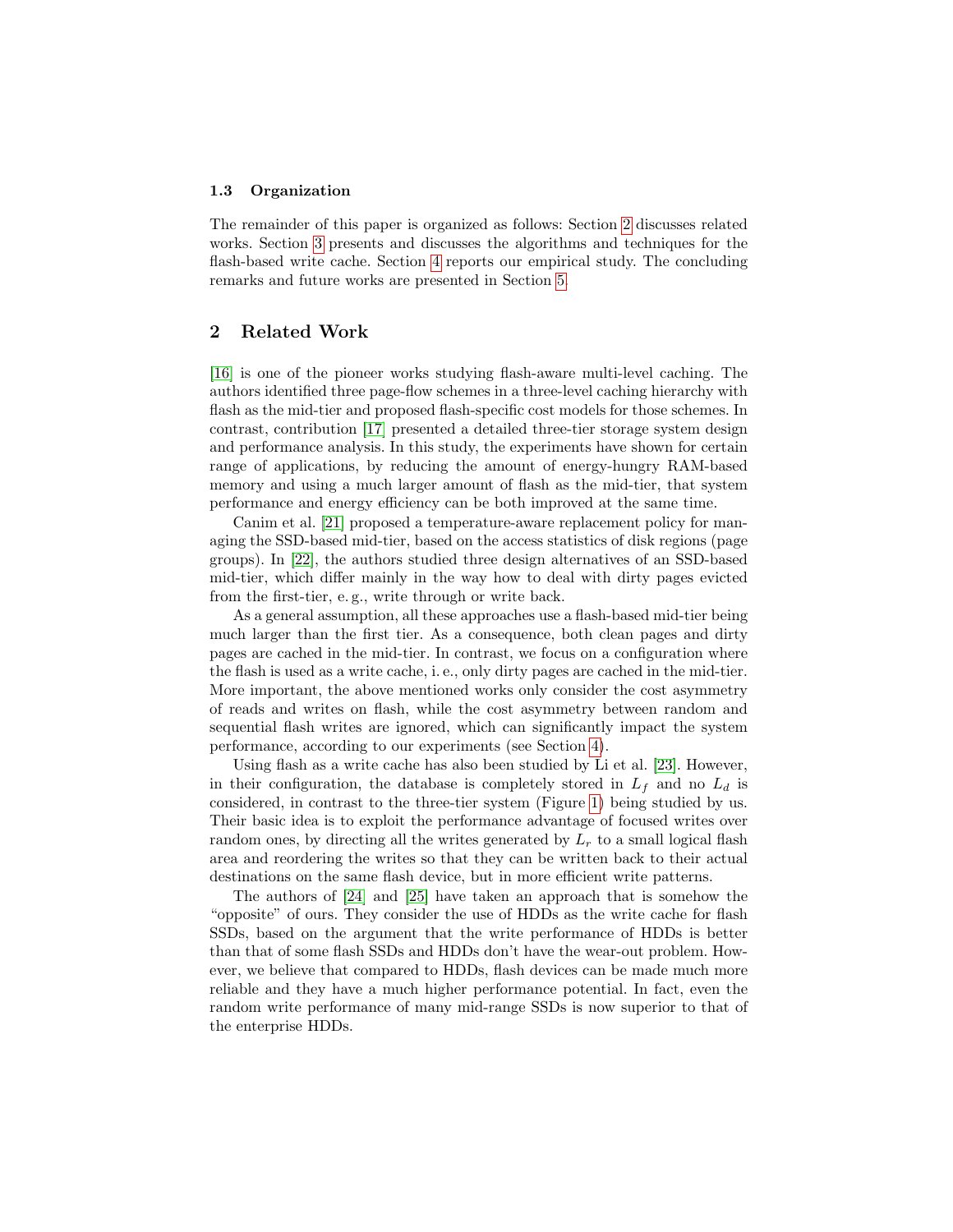# <span id="page-4-0"></span>3 Algorithms and Techniques

Two design decisions are critical to the performance of flash-based caches:

- When should a page be admitted into the cache? This is specified by cacheadmission strategies.
- How should admitted pages be written to the cache? This is specified by cache-writing strategies.

#### 3.1 Cache-Admission Strategies

Following the architecture shown in Figure [1,](#page-1-0) there are only two cases where pages can be admitted into  $L_f$ : 1. Admit-On-Read (AOR), i.e., when the read function of  $L_f$  is called; 2. Admit-On-Write (AOW), i.e., when the write function of  $L_f$  is called.

The first case happens when a buffer fault occurs for page  $p$  in  $L_r$ . If  $p$  is not found in  $L_f$  either, it will be fetched from  $L_d$  and forwarded to  $L_r$ . After that, the newly fetched  $p$  can be admitted into  $L_f$ .

The second case happens when a dirty page  $p$  is evicted from  $L_r$  and the write function on  $L_f$  is called to write p back. Conceptually, pages admitted in this case are all dirty pages even if  $L_f$  is non-volatile, i.e., they need to be propagated to  $L_d$  at the latest, when they are evicted from  $L_f$ .

The GLB algorithm discussed in [\[17\]](#page-11-11) actually uses a third cache-admission strategy, which we call  $Admit$ -On-Eviction (AOE), because it admits every page (either clean or dirty) evicted from  $L_r$  into  $L_f$ . However, AOE is not considered in this paper due to two problems: 1. It requires a write operation on  $L_f$  even on a cache hit in  $L_f$  (because the page currently hit has to be exchanged with a page from  $L_r$ ); 2. It violates the transparency of  $L_f$ , because it requires for  $L_f$ an extension of the interface shown in Figure [1.](#page-1-0)

Cache-admission strategies are orthogonal to replacement polices, although classical second-tier cache algorithms such as LOC  $|17|$  and MQ  $|26|$  implicitly use AOR. In contrast, AOW is the cache-admission strategy used by our flashbased write cache.

#### 3.2 Cache-Writing Strategies

According to the characteristics of flash memory, we consider two cache-writing strategies: sequential cache write (SCW) and random cache write (RCW). With SCW, pages are written to the flash media in a strictly sequential fashion (thus each write has a cost of  $C_{fw}$ , in contrast to  $C_{f\tilde{w}}$  in case of RCW), as illustrated in Figure [2.](#page-5-0) If the flash-based cache has  $n$  pages and the most recently updated cache slot is *curr*, then the next cache slot to be used is given by  $next = (curr+1)$ mod n. If an earlier version of a newly admitted page p is already in  $L_f$ , it has to be *invalidated*, i.e., if multiple versions of p exist in  $L_f$ , only the newest version is valid.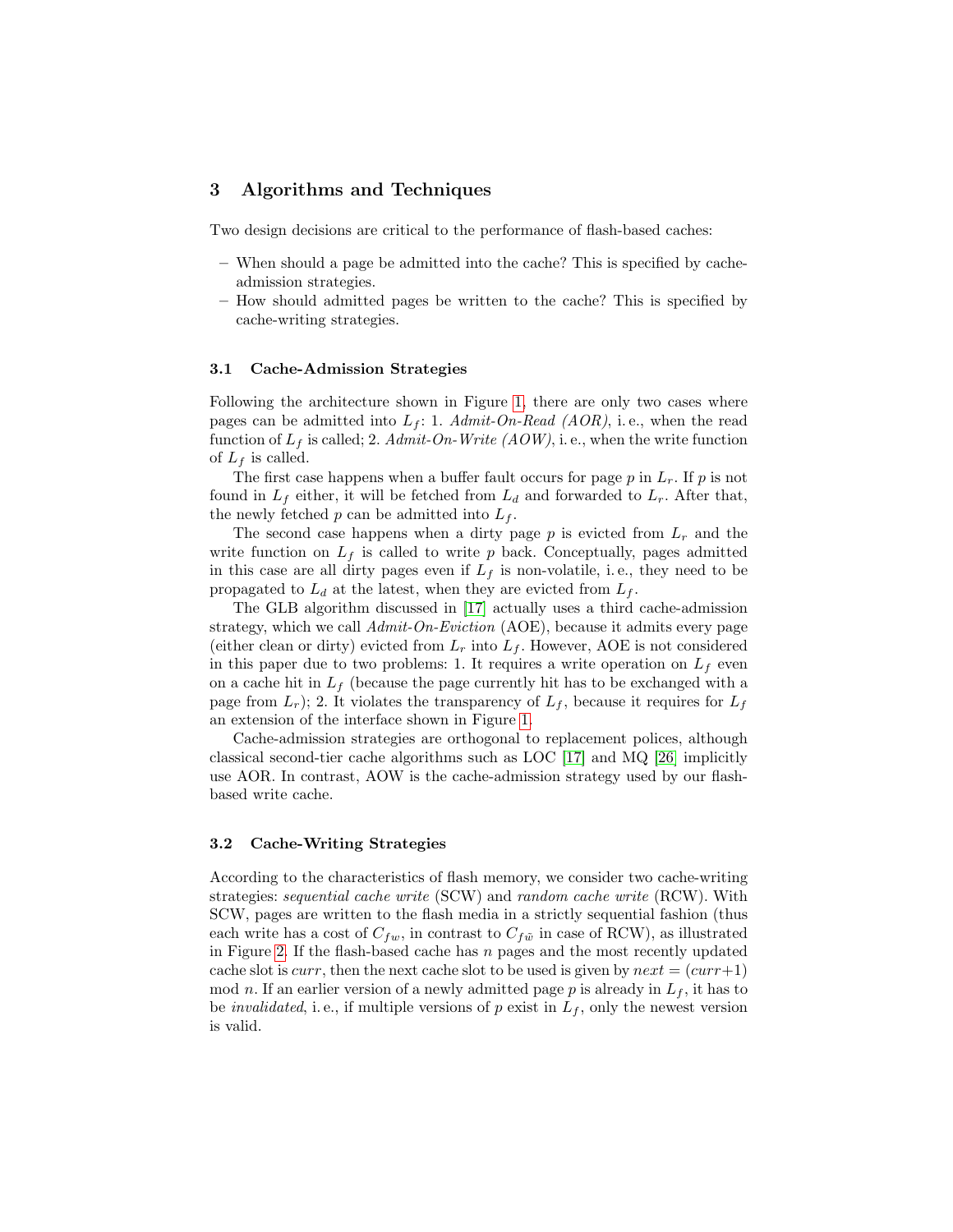Because updates to the flash media are sequential and the slots are updated with equal frequency, SCW enjoys two advantages: write performance and wear leveling without the need of an FTL. However, due to the constraint of strict sequential writes, SCW does not allow much flexibility in the choice of replacement victims, which is always predetermined by the next pointer. Even if the page cached at the slot pointed to by next is a "warm" page, we have to write it back to the disk in order to make room for the page to be cached.



<span id="page-5-0"></span>Fig. 2: Sequential cache write. Illustrated is a flash-based write cache with 5 pages. The slot number is marked at the bottom-left corner of the cache slots. Slot 2 is just written, the next slot to be used is slot 3.



<span id="page-5-1"></span>Fig. 3: Random cache write. In the example, the cache slots are ordered by their reference recency (as doubly linked list maintained in volatile memory), which implies the (random) order they are to be overwritten: 2, 0, 4, 1, 3

Random cache write (RCW), as the name suggests, allows writing to the flash-based cache in a random fashion. If a earlier version of a newly admitted page p is already in  $L_f$ , it has to be *overwritten*. The cost of writing to the cache is higher than in the SCW case, and wear-leveling mechanisms such as FTL become necessary. However, in contrast to SCW, RCW does not impose any restriction on the replacement policy. For example, the cache slots can be ordered by their reference recency (as shown in Figure [3\)](#page-5-1) or frequency, upon which the replacement decision can be made, as in the classical buffer management algorithms.

#### <span id="page-5-2"></span>3.3 Track-Aware Algorithms

Seeking is the most expensive mechanical movement made by a magnetic disk – typically a few milliseconds for modern disks. If the information about which page belongs to which track, i.e., the page-to-track mapping function  $t$  that maps a logical page number a to its corresponding track number  $t(a)$ , is known to the flash-based write cache, it is possible to further improve the disk write performance by minimizing the number of seeks. Assume that the mapping function t is given by  $t(a) = a/4$ , then pages 0, 1, 2, and 3 have the track number 0, pages 4 to 7 have the track number 1, and so on. Cache algorithms making use of this track information are called track-aware algorithms.

Virtual track is an in-memory data structure used by the track-aware algorithms. It contains the pointers to the set of pages belonging to the same track.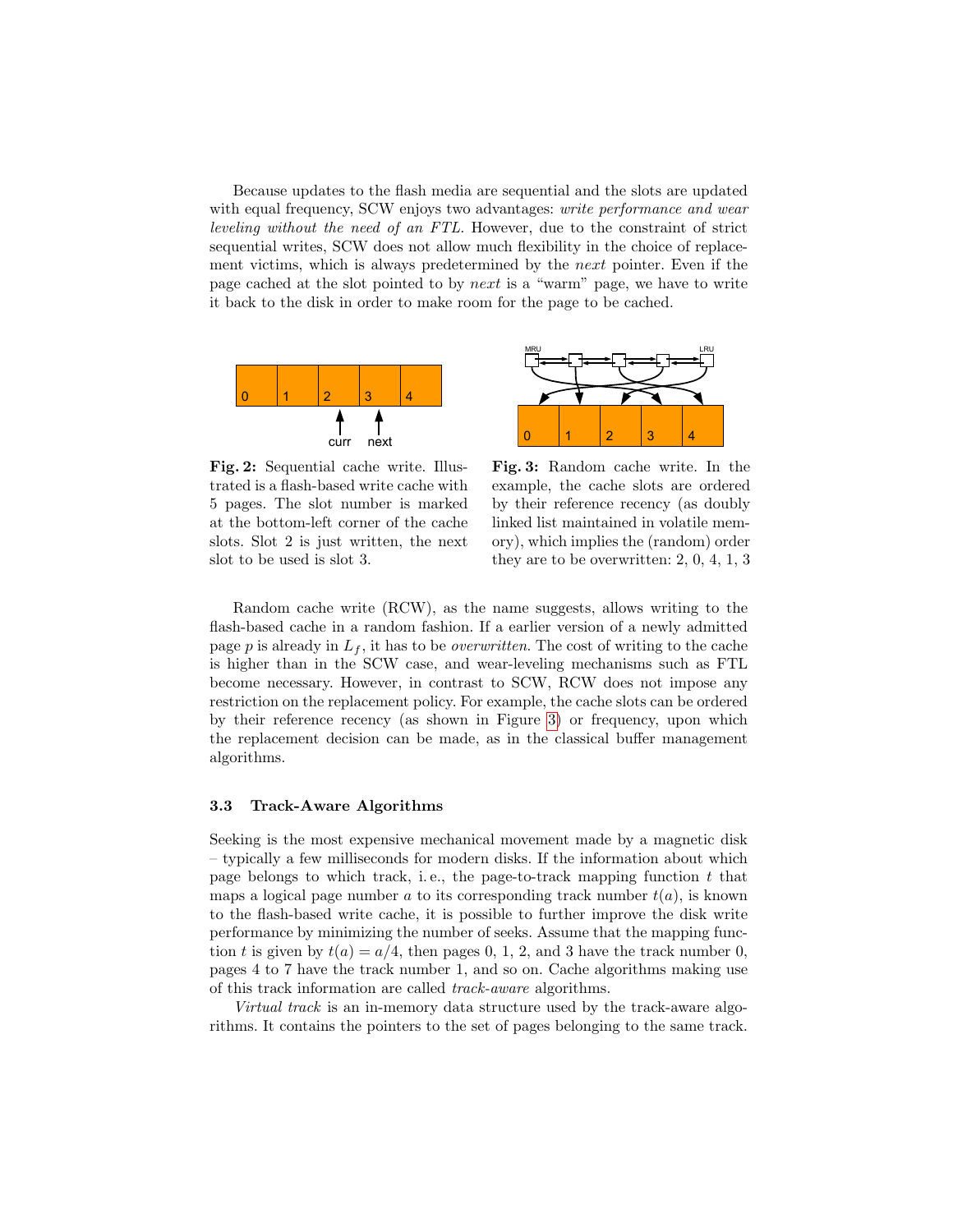<span id="page-6-0"></span>

<span id="page-6-1"></span>Fig. 4: Virtual tracks (depicted as large rectangles with track number in the bottom-left corner) ordered by reference recency (a) and by density (b). Replacement victims are shown in green. Page numbers of the cached pages are depicted as the numbers inside the flash slots.

When a free cache slot is needed and all slots are currently occupied, a virtual track can be chosen as the replacement victim, and the  $m$  pages pointed to by it are all flushed to disk at once, freeing  $m$  pages and requiring only one seek. This technique is called coalesced flushing (CF).

The set of virtual tracks can be ordered by their reference recency, i. e., the time that a page belonging to the track is referenced (i. e., read or updated). When a replacement victim is needed, the least-recently-referenced virtual track is chosen, similar to the LRU replacement policy. Note if the page-to-track mapping function is  $t(a) = a$  (one page per track), the described algorithm degenerates to the classical page-oriented LRU (see Figure [3\)](#page-5-1). Therefore, we refer to this algorithm also as LRU whenever there is no ambiguity. An example runtime state of the algorithm is shown in Figure [4a.](#page-6-0)

Virtual tracks can also be ordered by their density, i. e., by the number of pointers they contain. The replacement victim is then the densest track, as illustrated in Figure [4b.](#page-6-1) This replacement policy is called densest track first (DTF).

Using the track information, we can further reduce the number of seeks using a piggy-backing (PB) technique. When the flash-based cache has to serve a read request for a page belonging to track  $t$ , a seek to  $t$  is very likely inevitable, but the cache can flush all pages pointed to by the corresponding virtual track without enforcing further seeks. Figure [5](#page-6-2) illustrates a PB example.



<span id="page-6-2"></span>Fig. 5: Piggy-backing. In this sample, a read request for page 7 is to be served, thus a seek to track 1 is needed; in this case, the cache flushes pages 5 and 6 pointed to by virtual track 1.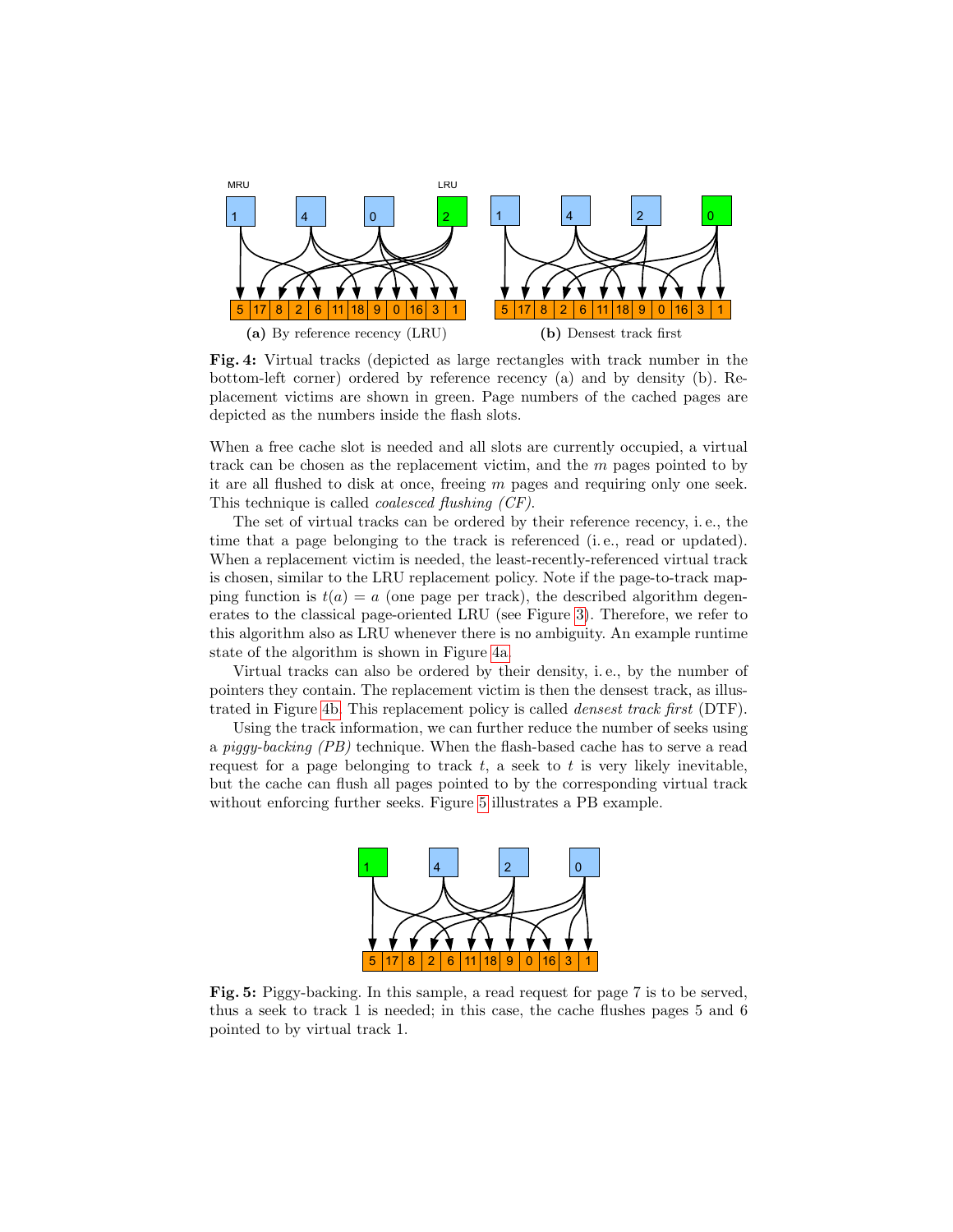#### 3.4 Compatibility Matrix

The cache-write strategies SCW and RCW are orthogonal to the track-aware techniques. With SCW, it is also possible to perform coalesced flushing and piggy-backing. However, replacement policies, such as REC and DTF, are only compatible with RCW. Table [1](#page-7-1) lists the compatibility relationships between the discussed techniques.

Table 1: Compatibility matrix of the techniques

<span id="page-7-2"></span>Table 2: Device access costs

<span id="page-7-1"></span>

|                   |     |     |                 | metric high-end low-end |                             |
|-------------------|-----|-----|-----------------|-------------------------|-----------------------------|
|                   | SCW | RCW |                 |                         | $0.105$ ms $0.165$ ms       |
| $LRU$ , DTF, etc. |     |     | $C_{fw}$        |                         | $0.106$ ms $0.153$ ms       |
| CF                |     |     | $C_{f\tilde w}$ |                         | $0.133 \text{ ms}$ 7.972 ms |
| $\overline{PB}$   |     |     | $C_d$           | $4.464$ ms              |                             |

#### 3.5 Logging and Recovery Implications

The data structures used by the algorithms discussed in this section, e. g., the table mapping logical page numbers to their physical locations, are stored in a small RAM area. To prevent from data loss in case of a system crash, the logical page number should be stored in the page (either in the payload or in the page header) to be able to restore the mapping table by a recovery procedure.

For SCW, it is possible that multiple versions of the same page exist in the cache at recovery. The solution is to store a version number in the page which increments whenever the page is updated. At recovery, only the version with the highest version number generates an entry in the mapping table. The log sequence number (LSN) [\[27\]](#page-11-21) can serve as the version number. In this case, no extra space is required.

Because of the persistence of the mid-tier, all our 2-step update propagation approaches can be combined with the classical logging methods, the WAL principle (Write Ahead Log), and the recovery-oriented concepts (Atomic/NoAtomic, Steal/NoSteal, Force/NoForce) for mapping database changes from volatile to non-volatile storage [\[28\]](#page-11-22). As a consequence, the 2-step mechanism can not only be used to accelerate the propagation of data pages to disk, but can also be applied to log information. Such a practice automatically minimizes transaction latency caused by commit processing, i.e., the 2PC protocol, because all synchronous writes are first directed to the flash layer and not directly to HDDs.

## <span id="page-7-0"></span>4 Experiments

We implemented our algorithms and used trace-driven simulations to evaluate their performance and study their behavior under various workloads. Our test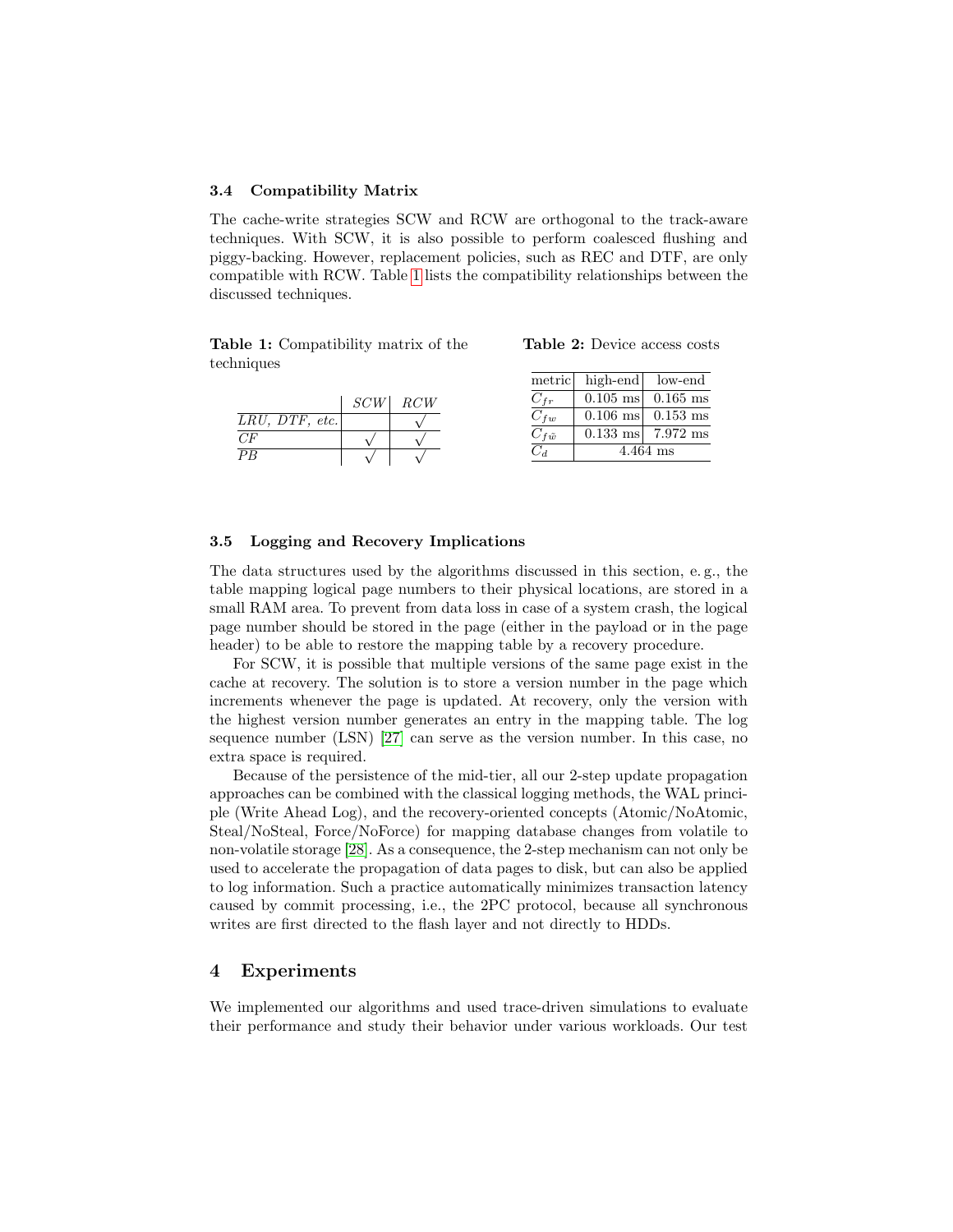system consists of a disk layer supporting the block-device interface and collecting disk-access statistics, and a cache layer implementing the introduced algorithms and collecting flash-access statistics. Our traces contain the block-level accesses (physical page requests), collected with the help of the PostgreSQL database engine under TPC-C (100 warehouses) and TPC-H (scale factor: 10) benchmark workloads. The PostgreSQL engine was used to collect the buffer traces (logical page requests), which were then fed to and filtered by an LRU buffer pool of 10,000 pages (i.e.,  $|L_r| = 10,000$ ), and the resulting sequence of physical page requests make the block-level traces used in our experiments.

A test program parses the traces and generates block read and write requests, which are then served by the cache layer, either using the cached pages whenever possible or by accessing the disk layer if necessary. According to our three-tier storage architecture in Figure [1,](#page-1-0) only the bottom two tiers are used in our experiments. The observations made under the TPC-C workload are very similar to those made under the TPC-H workload. This means that our observations are not specific to the workload. For improved clarity, we choose to only report the experimental results collected using the TPC-C trace.

Based on our cost model introduced in Section [1.1](#page-1-2) and with the variables  $n_{fr}$ ,  $n_{fw}$ ,  $n_{f\tilde{w}}$ , and  $n_d$  as the numbers for the related flash read, flash sequential write, flash random write, and disk accesses, we can define the performance metric *virtual execution time*  $(v)$  as:

$$
v = n_{fr} \times C_{fr} + n_{fw} \times C_{fw} + n_{f\tilde{w}} \times C_{f\tilde{w}} + n_d \times C_d \tag{3}
$$

The actual values for device access costs, listed in Table [2,](#page-7-2) are obtained using device benchmarks on two SSDs (high-end and low-end) and a magnetic disk. According to our device benchmark, the high-end SSD has a very good random write performance: its average time of serving a random page write is only 25% slower than that of a sequential page write. In contrast, for the low-end SSD, the random writes are slower than the sequential writes by a factor of 50. The remarkable difference in the device performance characteristics can be explained by substantial differences in the proprietary FTL implementations.

#### 4.1 AOR vs. AOW

We first compare AOR with AOW. Figure [6](#page-9-0) shows their virtual execution times relative to the no-cache configuration. The replacement policy in both cases was LRU. The cache size  $|L_f|$  was scaled by a factor of 4 from 1,000 to 16,000 pages. In this range, AOR suffers from the problem of duplicate caching. Hence, we can expect that AOW has a better performance. As indicated by the results, AOW clearly outperforms AOR, meaning that caching only dirty pages is quite efficient in our configuration, where the second-tier cache is of comparable size of the first-tier cache  $(|L_r| = 10,000$ , see also Equation [2\)](#page-1-1). For this reason, this paper focus on AOW, and all algorithms evaluated in the remainder of the section use the AOW strategy.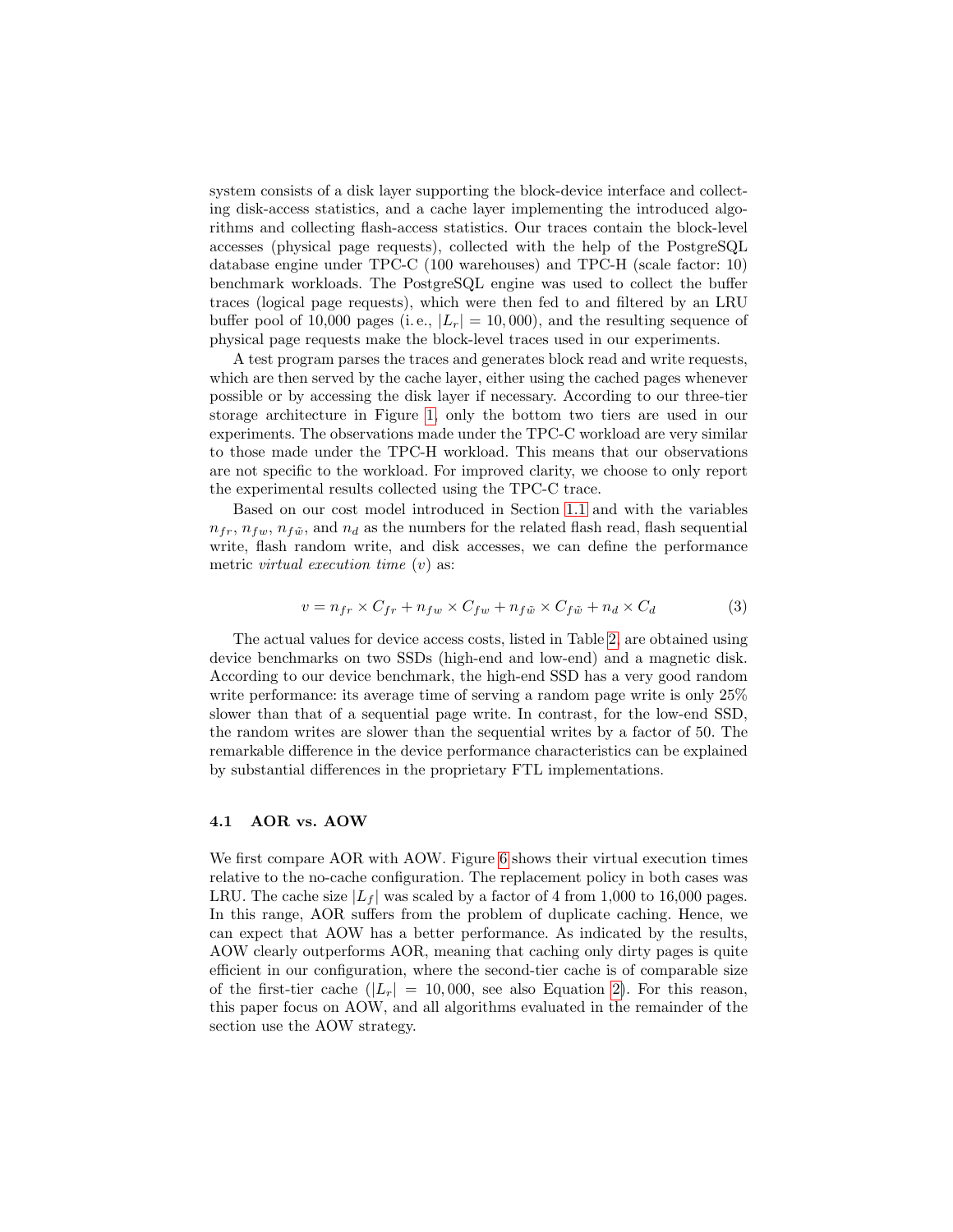

<span id="page-9-0"></span>Fig. 6: Virtual execution times of AOR and AOW relative to the no-cache case

#### 4.2 SCW vs. RCW

To study the cache-write strategies SCW and RCW, we used the performance metrics both of the high-end and the low-end SSD. The difference in device performance characteristics are reflected in our test results shown in Figure [7,](#page-9-1) where the virtual execution times of SCW and RCW with a cache of 4,000 pages relative to the no-cache configuration are shown. The replacement policy used in RCW was LRU. On the high-end SSD, RCW performance was superior because its higher hit ratio compensated the slightly higher cost of random flash writes. On the low-end SSD, however, RCW is much slower than SCW, because the latter only does sequential writes, which can be handled rather efficiently even by the low-end SSD.



<span id="page-9-1"></span>Fig. 7: Virtual execution times relative to the no-cache case



<span id="page-9-2"></span>Fig. 8: Number of seeks relative to the non-track-aware LRU

#### 4.3 CF and PB

We used the performance metrics of the high-end SSD to study the track-aware techniques discussed in Sect. [3.3.](#page-5-2) The goal of those techniques is to minimize the number of disk seeks. Figure [8](#page-9-2) shows the numbers of seeks of various configurations relative to LRU (Admit-On-Write, without using track information) for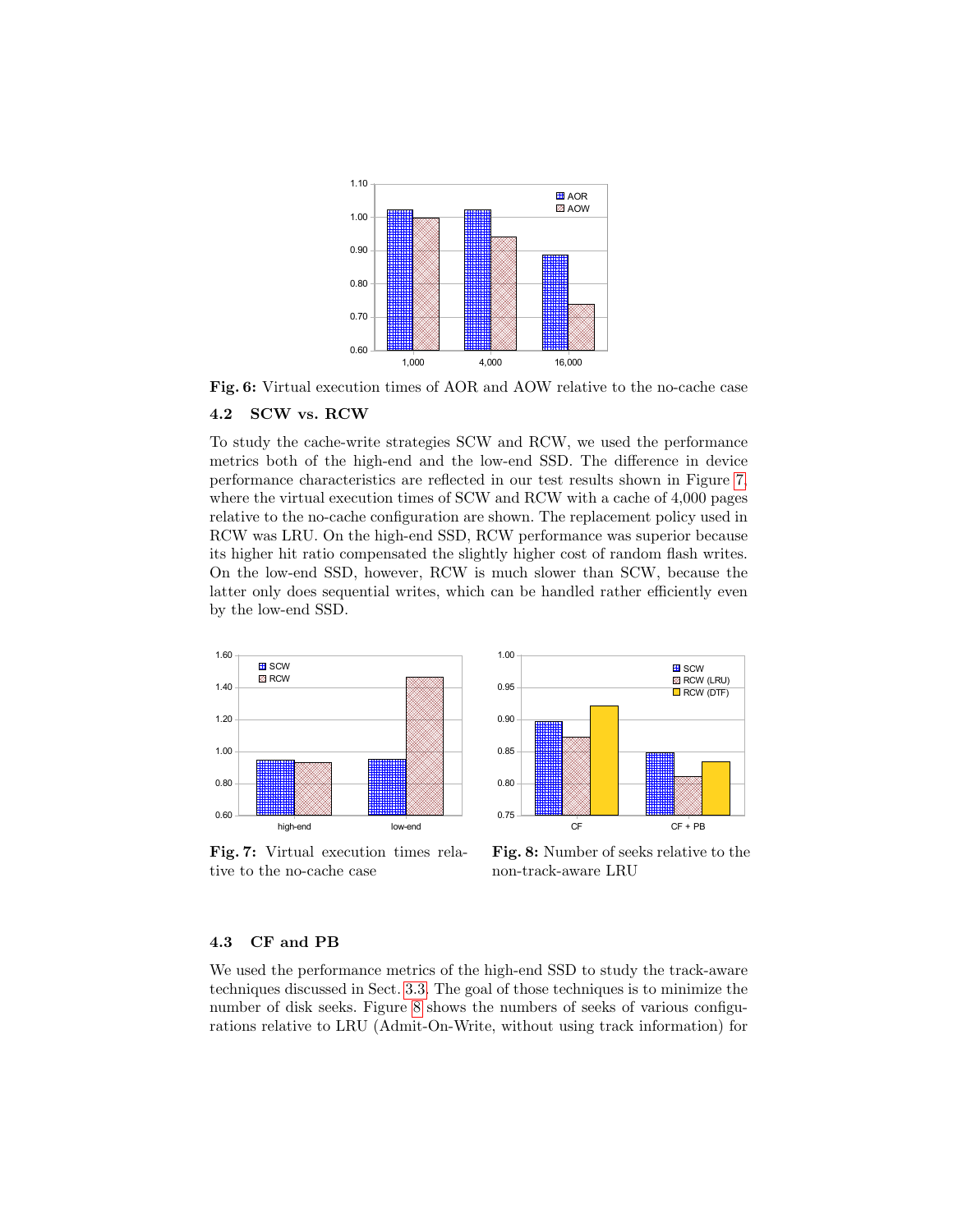a cache size of  $4,000$  pages. The page-to-track mapping function t used in the simulation was  $t(a) = a/32$ .

The results reveal that the track-aware technique CF clearly reduced the number of seeks (up to 12% for LRU), and the combination CF+PB achieved even more significant improvements (up to 18% for LRU). Another observation is that the simple replacement policy LRU, combined with the track-aware techniques, achieved remarkably good performance.

# <span id="page-10-5"></span>5 Conclusion and Future Work

Based on our experimental results, we can conclude that:

- A small-sized (relative to the RAM buffer pool size) flash-based write cache can substantially improve storage system performance.
- Cache-writing strategies can significantly impact system performance, depending on the flash device implementation. For low-end flash devices with poor random write performance or raw flash memory, it is better to use SCW to handle the wear-leveling problem and random write problem natively in the database software.
- The page-to-track information, if available, can be used to further improve disk access performance.

The sector-to-track relation on modern disks can be much more sophisticate than the mapping function used in our simulation. The fact that most enterprise databases are hosted on RAID also adds complexity requiring further investigation. As future work, we plan to investigate the discussed algorithms and techniques in a larger variety of configurations and on real devices. We will also examine the correlation between the strategies and workload characteristics.

# 6 Acknowledgement

We are grateful to anonymous referees for valuable comments. This research is supported by the German Research Foundation and the Carl Zeiss Foundation.

# References

- <span id="page-10-0"></span>1. E. Gal and S. Toledo. Algorithms and data structures for flash memories. ACM Computing Surveys, 37(2):138–163, 2005.
- <span id="page-10-1"></span>2. T.S. Chung, D.J. Park, S. Park, D.H. Lee, S.W. Lee, and H.J. Song. A survey of flash translation layer. Journal of Systems Architecture, 55(5):332-343, 2009.
- <span id="page-10-2"></span>3. L. Bouganim, B.T. Jónsson, and P. Bonnet. uFLIP: Understanding flash IO patterns. In CIDR'09, 2009.
- <span id="page-10-3"></span>4. D. Tsirogiannis, S. Harizopoulos, et al. Query processing techniques for solid state drives. In SIGMOD, pages 59–72. ACM, 2009.
- <span id="page-10-4"></span>5. Y. Li, S.T. On, J. Xu, B. Choi, and H. Hu. DigestJoin: Exploiting fast random reads for flash-based joins. In MDM'09, pages 152–161. IEEE, 2009.